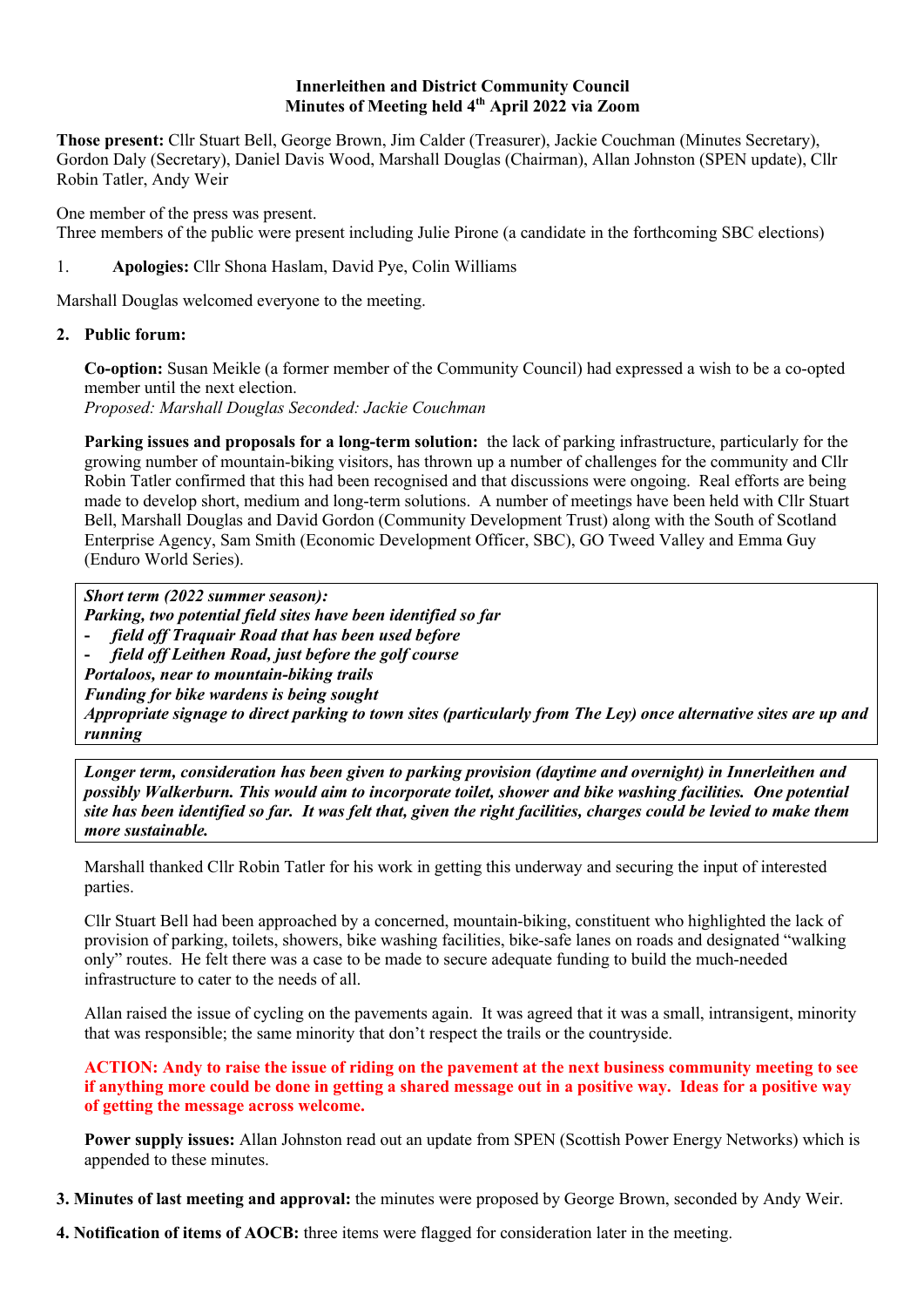#### **5. Matters arising from previous minutes:**

**Leithen Road car park:** Ross McGinn reported damage sustained by a car, blocked in by large campervans, that had been compelled to bump down the kerb in order to exit the car park. He queried the suitability of this car park for such large vehicles. There is currently no signage at the car park regarding its use. **ACTION: Cllr Shona Haslam is to speak to the Roads Department about this.**

**Morningside lighting:** Cllr Robin Tatler confirmed that Alex Young, SBC, has proposed installing two, solar powered, columns in the vicinity, costing around £5,000 which Cllr Robin Tatler has asked Neil Pringle to procure via the Small Schemes fund. This should be done in the next few weeks.

**Road to Caerlee Mast:** Cllr Robin Tatler confirmed that he is waiting for SBC officers to pursue this with the owners involved.

### **ACTION: Cllr Robin Tatler to update on progress.**

**Victoria Park play area:** Cllr Robin Tatler confirmed that the work previously outlined, to address the drainage issues and improve the park in general, was due to be done in Spring 2022.

**Memorial bench:** Gordon is communicating with the estate managers to establish an appropriate location. **ACTION: Gordon to progress.** 

**Community flower beds:** Gordon has hit a stumbling block in the funding application to the Platinum Jubilee Fund as he's struggling to establish ownership of the land. He's currently waiting on a reply from the appropriate land registry that may take up to 15 weeks. Cllr Robin assured him that there were other sources of funding that could be tapped into should this particular window of opportunity close in the meantime.

## **ACTION: Gordon to progress.**

**Bridge by Haughhead Stables:** Cllr Robin Tatler is still waiting for feedback from Erica Niven, SBC, on proposed actions and timescale.

**ACTION: Cllr Robin Tatler to progress and give updates as appropriate.**

**Back road debris:** Cllr Stuart Bell confirmed that he had taken photographs and sent them to SBC officers, who are aware of the problems, much of which has been caused by water run-off resulting in debris from potholes, spread across the road. SBC officers are in contact with landowners to get the water problem addressed after which time the debris/pothole problem can be resolved (but not during winter months).

**ACTION: Cllr Stuart Bell has chased the officers concerned and will forward their update when received (or hand over details to Cllr Robin Tatler if it's not forthcoming during his tenure).**

**Overnight parking in Hall Street Car Park:** Cllr Robin Tatler confirmed that he had looked at the existing signage and agreed that the prohibition on sleeping or overnight parking was not obvious as the sign was quite wordy. This links to the need for positive signposting to appropriate locations for campervans.

**ACTION: Cllr Robin Tatler to speak to Philippa Gilhooly to get the signage improved.**

**6. Scawd Law Wind Farm update:** Colin had advised that there are no particular updates this month.

**7. Swap and Share Shed:** Gordon advised that the Co-op have agreed to a small shed being erected (behind the clothing banks) which would act as a storage facility for stock from which the shed would be replenished. He said that usage had risen, a reflection of the general squeeze on more people's resources. He also confirmed that FareShare, the food redistributor supplying this project, have less food to send which is very much a reflection of the supply/demand stretch in current times.

Marshall thanked the Co-op for all their help with this initiative and Gordon for continuing to oversee it.

**8. Police report:** Marshall confirmed that the February Police Report (appended) had been received in time to circulate with the agenda.

#### **9. SBC Councillor's reports:**

**Cllr Stuart Bell:** nothing further to add.

**Cllr Robin Tatler:** confirmed that regular meetings were held with Sergeant Stephen Granger and he had been made aware of the particular parking issues over weekends and asked to patrol when possible.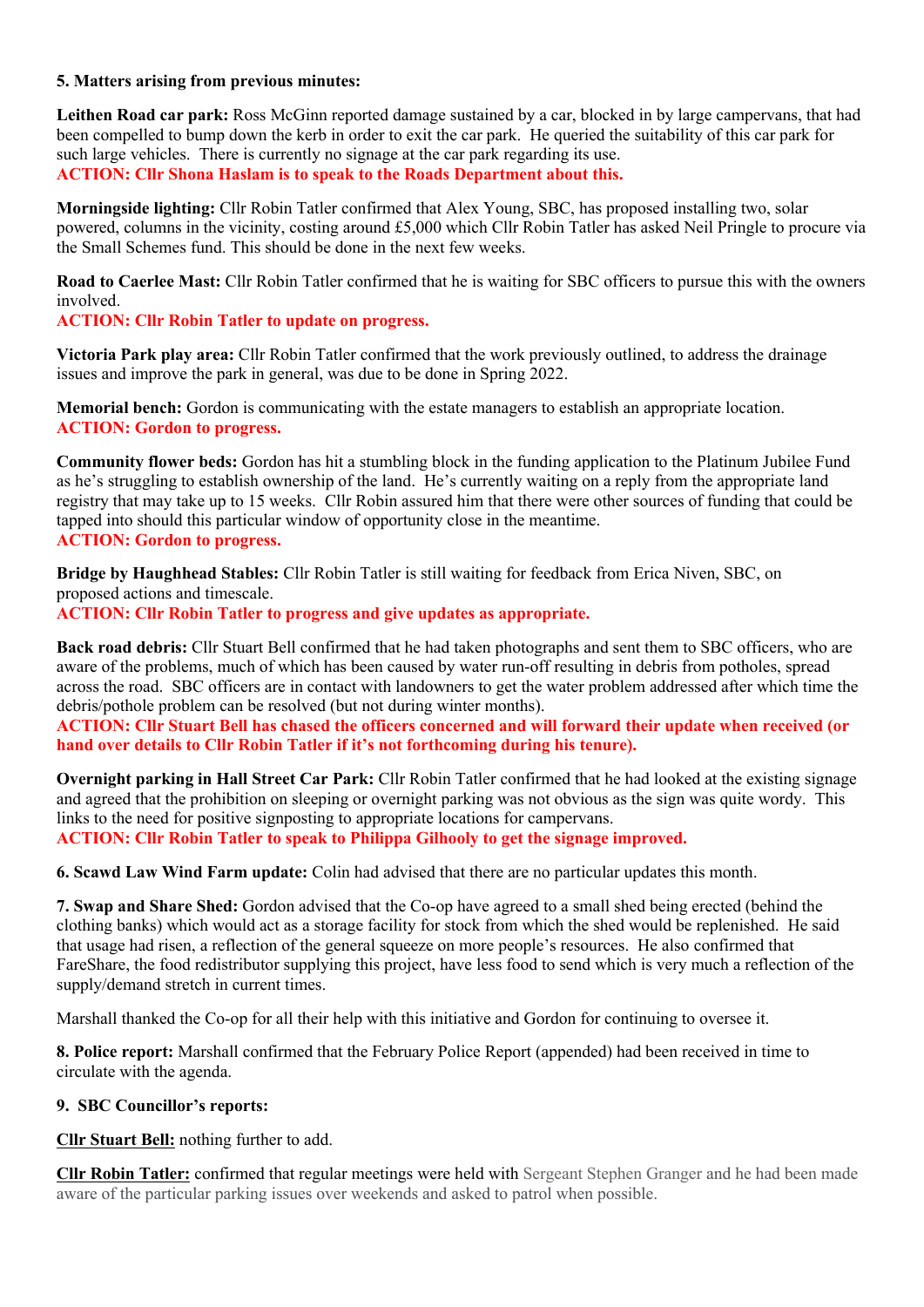**Athletics facilities at Peebles High School:** Cllr Robin Tatler has been at a number of meetings with both design team and athletics organisations locally. He is fairly confident that it has been possible to resolve a number of the issues raised as outlined by Colin and that the provision will be a lot better than at present.

**Placemaking meeting:** Cllr Robin Tatler reported on the meeting held on 22<sup>nd</sup> March 2022 (which Jackie attended part of), subsequently discussed at the Tweeddale Area Partnership meeting on 29<sup>th</sup> March 2022. There is to be a working group set up within Tweeddale Area Partnership to decide how to take forward "placemaking" in Tweeddale.

**Funding:** *Neighbourhood Support Fund* has opened with £147,288 available. There is also £80,000 available through the *Small Schemes Fund*.

**10. Planning Report:** the following applications were circulated for comment since the last meeting:

22/00376/FUL | Change of use to form additional office space from retail unit and external alterations | Retail Unit And First Floor Offices 28 Chapel Street Innerleithen Scottish Borders EH44 6HN

22/00403/FUL | Extension to dwellinghouse | 18 Caerlee Mill Damside Innerleithen Scottish Borders EH44 6AB

22/00471/FUL | Part change of use from vehicle workshop to form gymnasium | J&K Business Units 2 Station Yard Traquair Road Innerleithen Scottish Borders EH44 6PD

22/00516/FUL | Alterations and extension to dwellinghouse and formation of new access | The Limes Traquair Road Innerleithen Scottish Borders EH44 6PD

**11. Anti-dog fouling campaign:** Jackie confirmed that Walkerburn Community Council are arranging for Rose Hogg, Dog Education Officer, SBC, to give a presentation (probably daytime and face-to-face, rather than online) to them. She had suggested that it be a presentation to both Community Councils as we share the same problems. Once a date has been set, members will be informed. A project with primary school children, held over during the pandemic, was still pending.

**ACTION: Members to be invited to attend the joint presentation once a date has been set.** 

## **12. Correspondence:**

**Enduro World Series:** Marshall had received information from Emma Guy about a town hall meeting as follows: The Enduro World Series returns to Innerleithen from the 2nd - 5th June this year. We'd like to invite the local community to join us at a Town Hall event on Thursday 14th April, at 7pm in the Union Club, Innerleithen, to learn more about this international mountain biking event.

You can submit any questions you have in advance of the event, either via the online form below, or at the The Allotment.

Submit your question to EWS: https://forms.gle/tWwntJ2fNMWrt8VU9

For more information about the event: https://www.tweedvalley.enduroworldseries.com/

Should anyone be planning Platinum Jubilee events, EWS would be happy to promote it alongside the EWS event.

## **15. Thanks and Congratulations:**

- $\checkmark$  A huge "Thank You" to Nashy for working hard over the past six and a half years to provide a reason for us all to walk/cycle to Cardrona for a cup of tea and a sticky bun. We wish you well in your future endeavours.
- $\checkmark$  Rachel Lauder final total for the Red Cross' Ukraine Crisis Appeal shot up from the £950 reported last month to an astonishing £1,493.04. Very well done, Rachel.
- $\checkmark$  Congratulations to winners and finalists in the recent Scotland's Business Awards held on 20<sup>th</sup> March 2022:
	- o The Hub on the High Street won "The Community Award"
		- o Loulabelle's won "The Best Eatery"
		- o Lou Lou's Vintage Emporium finalists
- $\checkmark$  There are many individual fundraisers amongst our townsfolk, two of whom were given specific mention this month:
	- o Robyn Keddie raised £360 for The British Heart Foundation by having a chocolate-free March; no mean feat!
	- o Jennifer Allerhand raised over £460 for the Ukraine Red Cross DEC Appeal by baking flapjacks!
- $\checkmark$  Douglas Couchman and Scott Forrest were congratulated on being members of Whitburn Band, 2022, winning the Championship Section at the recent Scottish Championships held in Perth Concert Hall on 13<sup>th</sup> March. Both started their banding careers at St Ronan's Silver Band which has a well-established reputation for nurturing young talent.